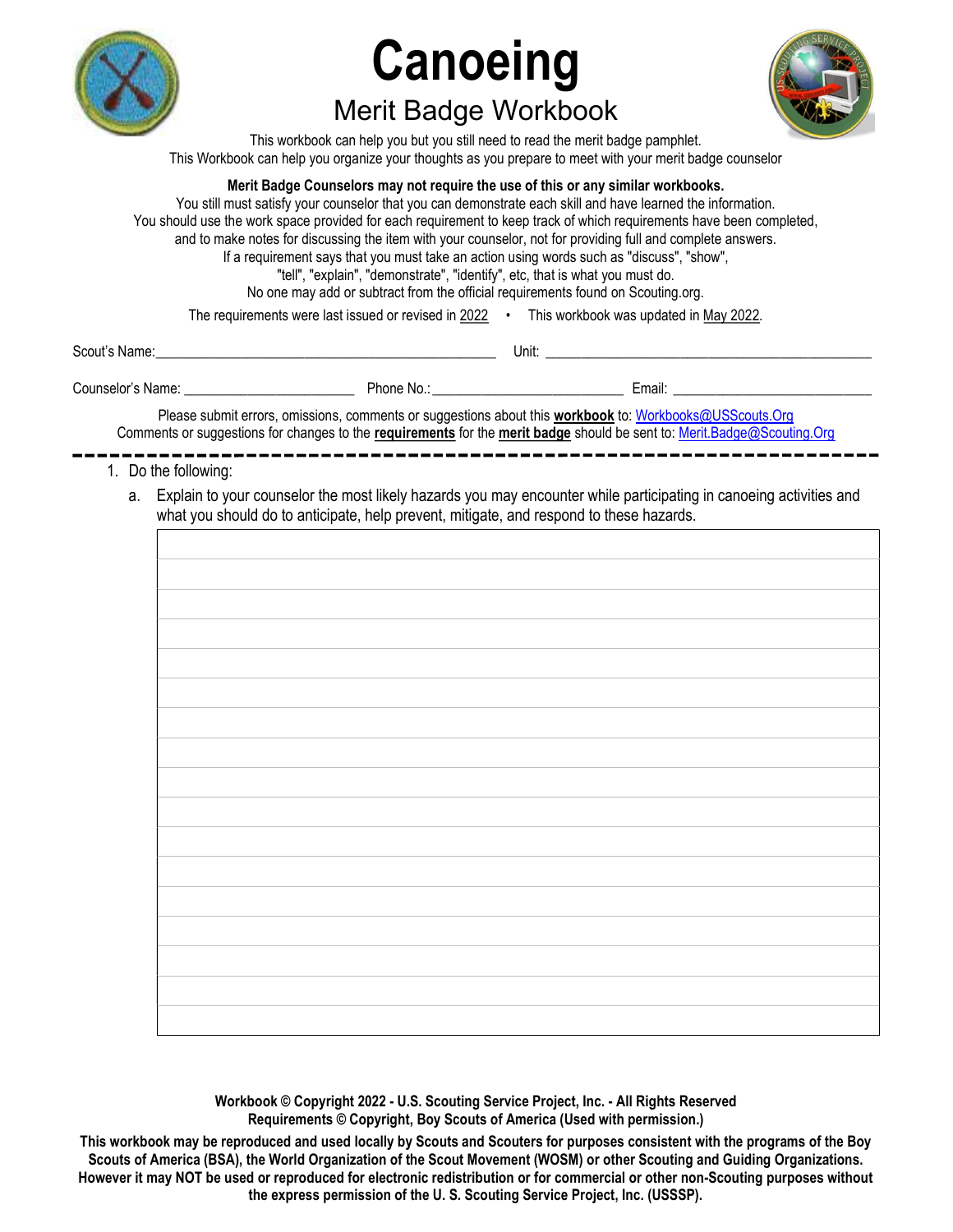b. Review prevention, symptoms, and first-aid treatment for the following injuries or illnesses that could occur while canoeing: blisters, cold-water shock and hypothermia, dehydration, heat-related illnesses, sunburn, sprains, and strains.

| <b>Blisters:</b>         |  |
|--------------------------|--|
|                          |  |
|                          |  |
|                          |  |
| Cold-Water               |  |
| Shock and<br>Hypothermia |  |
|                          |  |
|                          |  |
| Dehydration:             |  |
|                          |  |
|                          |  |
|                          |  |
| Heat-                    |  |
| Related<br>Illnesses     |  |
|                          |  |
|                          |  |
| Sprains                  |  |
|                          |  |
|                          |  |
|                          |  |
| Strains:                 |  |
|                          |  |
|                          |  |
|                          |  |

c. Discuss the BSA Safety Afloat policy. Tell how it applies to canoeing activities.

| the contract of the contract of the contract of the contract of the contract of | the control of the control of the control of the control of the control of the control of the control of the control of the control of the control of the control of the control of the control of the control of the control |  |
|---------------------------------------------------------------------------------|-------------------------------------------------------------------------------------------------------------------------------------------------------------------------------------------------------------------------------|--|
|                                                                                 |                                                                                                                                                                                                                               |  |
|                                                                                 |                                                                                                                                                                                                                               |  |
|                                                                                 |                                                                                                                                                                                                                               |  |
|                                                                                 |                                                                                                                                                                                                                               |  |
|                                                                                 |                                                                                                                                                                                                                               |  |
|                                                                                 |                                                                                                                                                                                                                               |  |
|                                                                                 |                                                                                                                                                                                                                               |  |
|                                                                                 |                                                                                                                                                                                                                               |  |
|                                                                                 |                                                                                                                                                                                                                               |  |
|                                                                                 |                                                                                                                                                                                                                               |  |
|                                                                                 |                                                                                                                                                                                                                               |  |
|                                                                                 |                                                                                                                                                                                                                               |  |
|                                                                                 |                                                                                                                                                                                                                               |  |
|                                                                                 |                                                                                                                                                                                                                               |  |
|                                                                                 |                                                                                                                                                                                                                               |  |
|                                                                                 |                                                                                                                                                                                                                               |  |
|                                                                                 |                                                                                                                                                                                                                               |  |
|                                                                                 |                                                                                                                                                                                                                               |  |
|                                                                                 |                                                                                                                                                                                                                               |  |
|                                                                                 |                                                                                                                                                                                                                               |  |
|                                                                                 |                                                                                                                                                                                                                               |  |
|                                                                                 |                                                                                                                                                                                                                               |  |
|                                                                                 |                                                                                                                                                                                                                               |  |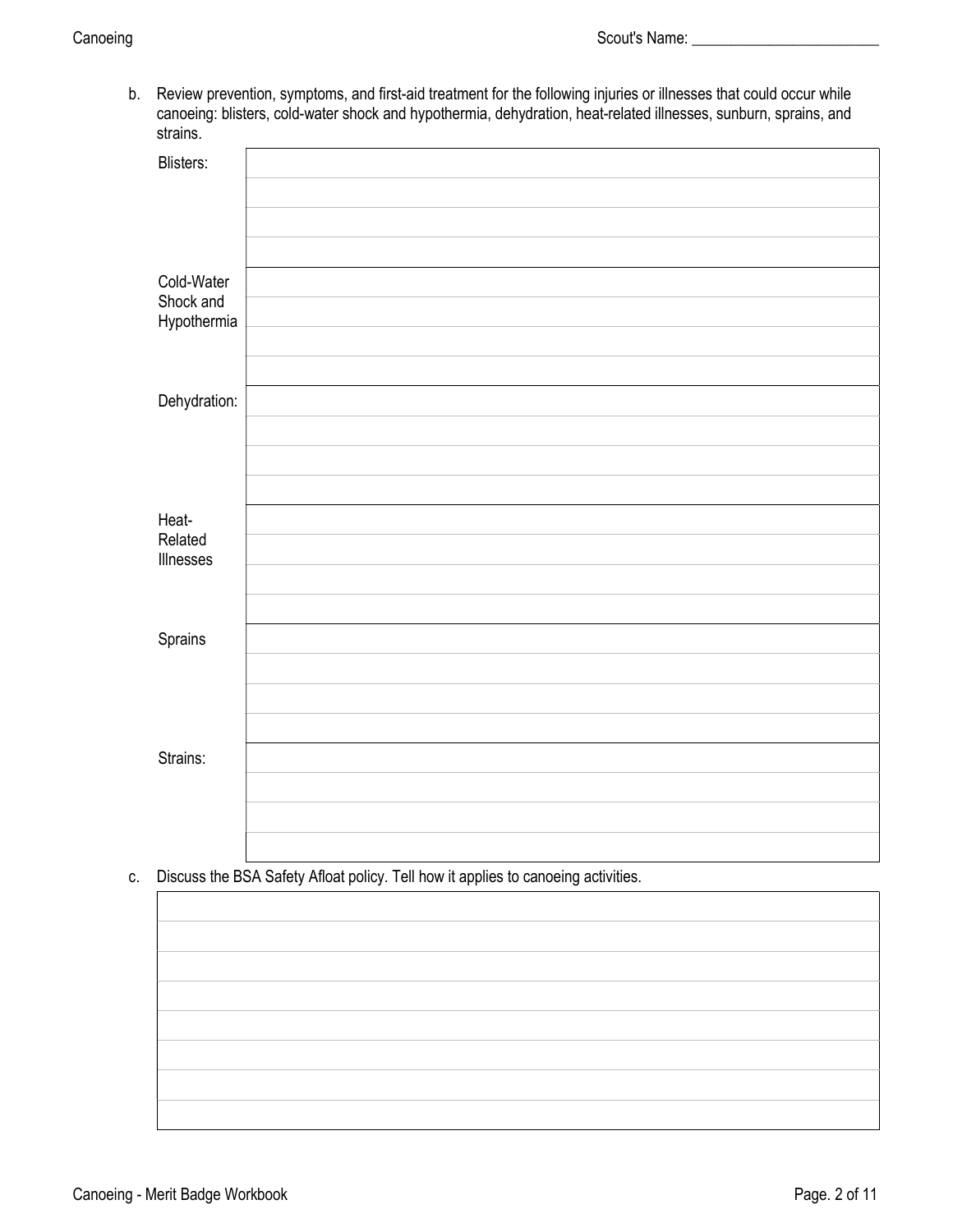- □ 2. Before doing the following requirements, successfully complete the BSA swimmer test: Jump feetfirst into water over the head in depth. Level off and swim 75 yards in a strong manner using one or more of the following strokes: sidestroke, breaststroke, trudgen, or crawl; then swim 25 yards using an easy, resting backstroke. The 100 yards must be completed in one swim without stops and must include at least one sharp turn. After completing the swim, rest by floating.
	- 3. Do the following:
		- a. Name and point out the major parts of a canoe.



b. Describe how the length and shape of a canoe affect its performance.

c. Discuss the advantages and disadvantages of the different materials used to make canoes.

| Material | Advantages | Disadvantages |  |
|----------|------------|---------------|--|
|          |            |               |  |
|          |            |               |  |
|          |            |               |  |
|          |            |               |  |
|          |            |               |  |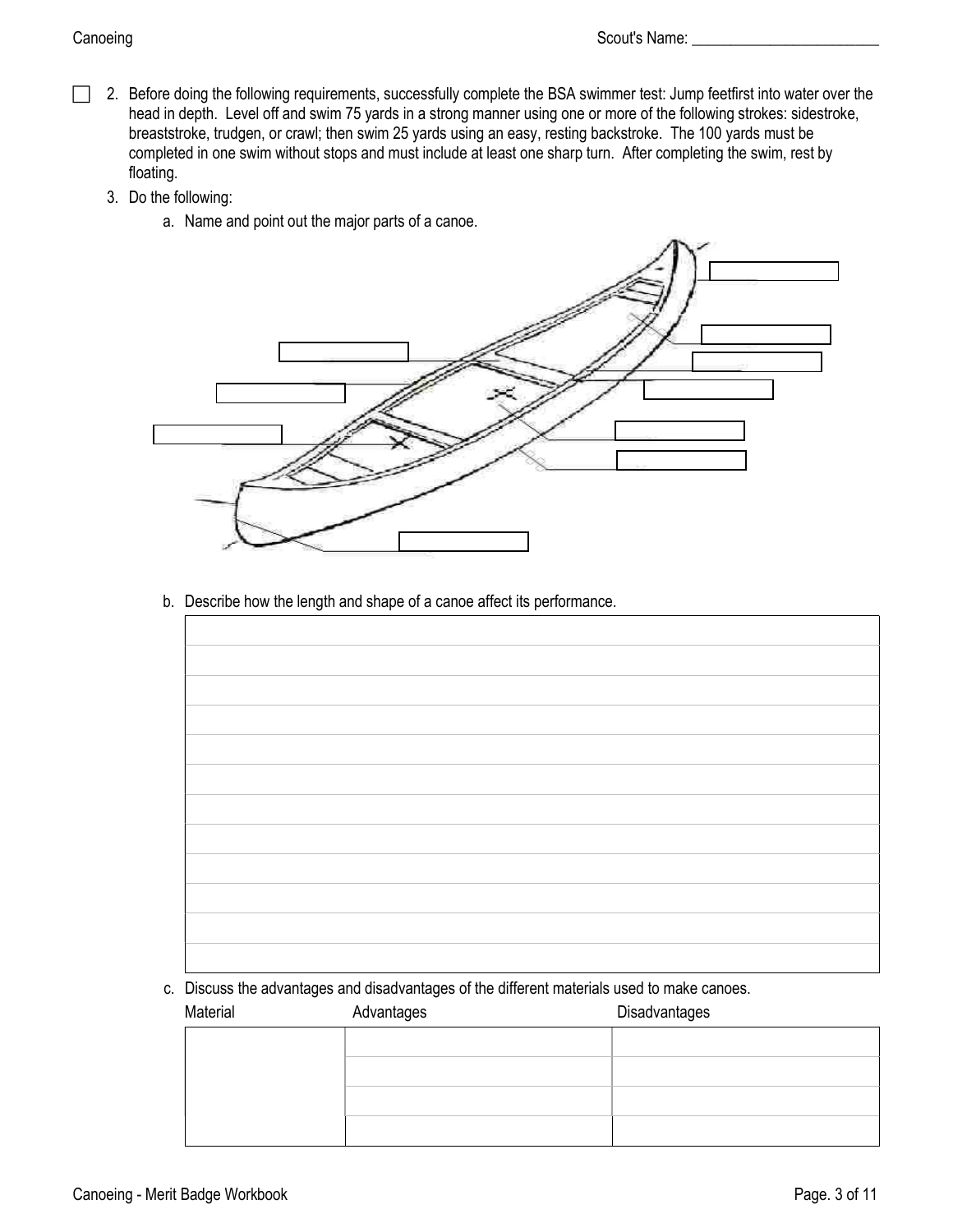# 4. Do the following:

a. Name and point out the parts of a paddle.



- b. Demonstrate how to correctly size a paddle for a paddler in a sitting position and a kneeling position.
- 5. Do the following:
	- a. Discuss with your counselor the characteristics of life jackets most appropriate for canoeing and tell why a life jacket must always be worn while paddling.

| b. Demonstrate how to select and properly fit the correct size life jacket. |  |  |
|-----------------------------------------------------------------------------|--|--|
|                                                                             |  |  |

Canoeing - Merit Badge Workbook **Page. 4 of 11** November 2012 12:00 Page. 4 of 11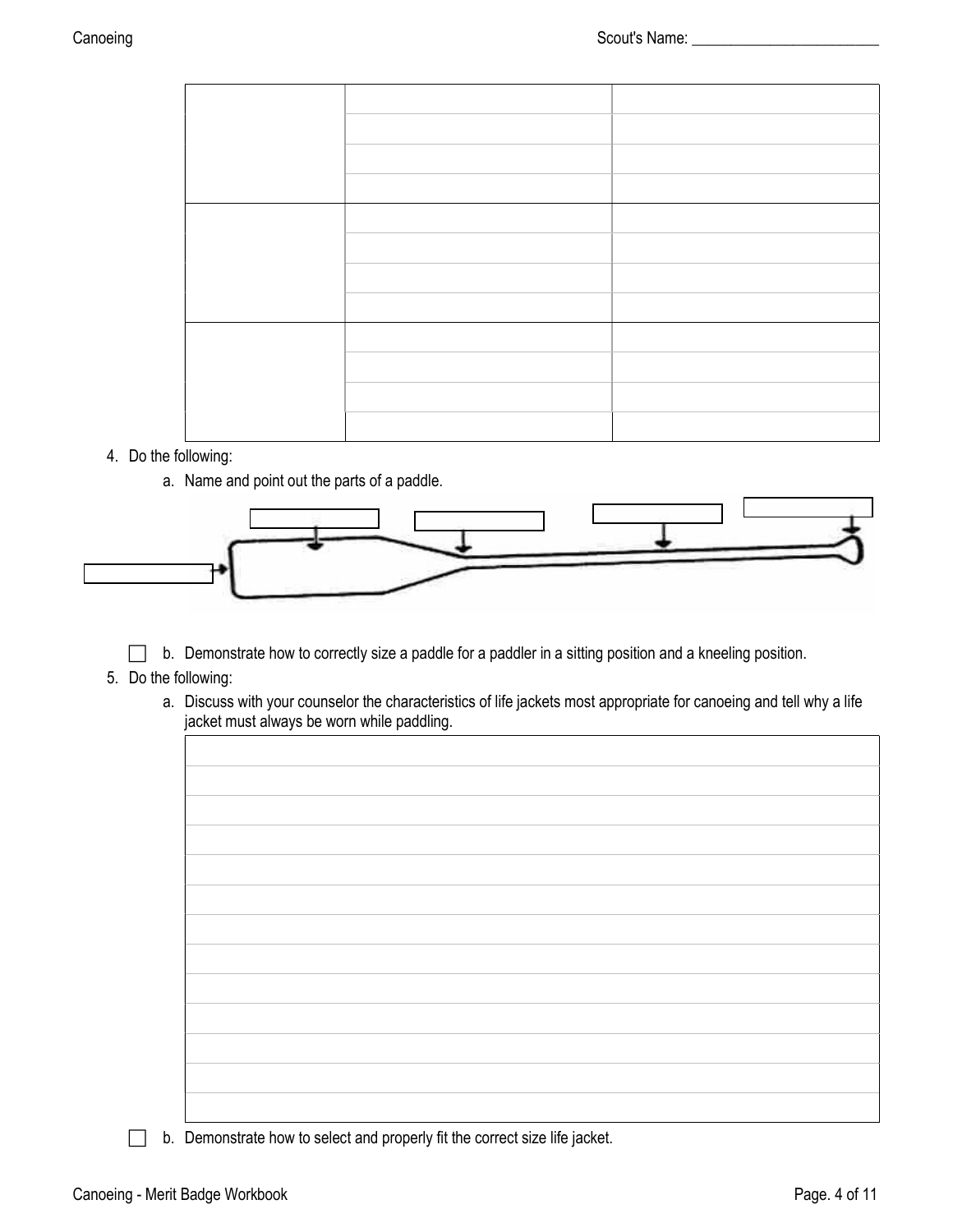c. Review the importance of safety and rescue equipment such as a sound signal device, extra paddle, sponge, bailer, bilge pump, rescue sling, ropes and throw bag.

| $\sim$ $\sim$ $\sim$   | $\cdots$<br>$\sim$ $\sim$<br>×. |
|------------------------|---------------------------------|
| sound signal<br>device |                                 |
|                        |                                 |
|                        |                                 |
| extra paddle           |                                 |
|                        |                                 |
|                        |                                 |
| sponge                 |                                 |
|                        |                                 |
| bailer                 |                                 |
|                        |                                 |
|                        |                                 |
| bilge pump             |                                 |
|                        |                                 |
|                        |                                 |
| rescue sling           |                                 |
|                        |                                 |
|                        |                                 |
| ropes                  |                                 |
|                        |                                 |
|                        |                                 |
| throw bag              |                                 |
|                        |                                 |
|                        |                                 |

6. Discuss with your counselor the general care and maintenance of canoes, paddles, and other canoeing equipment.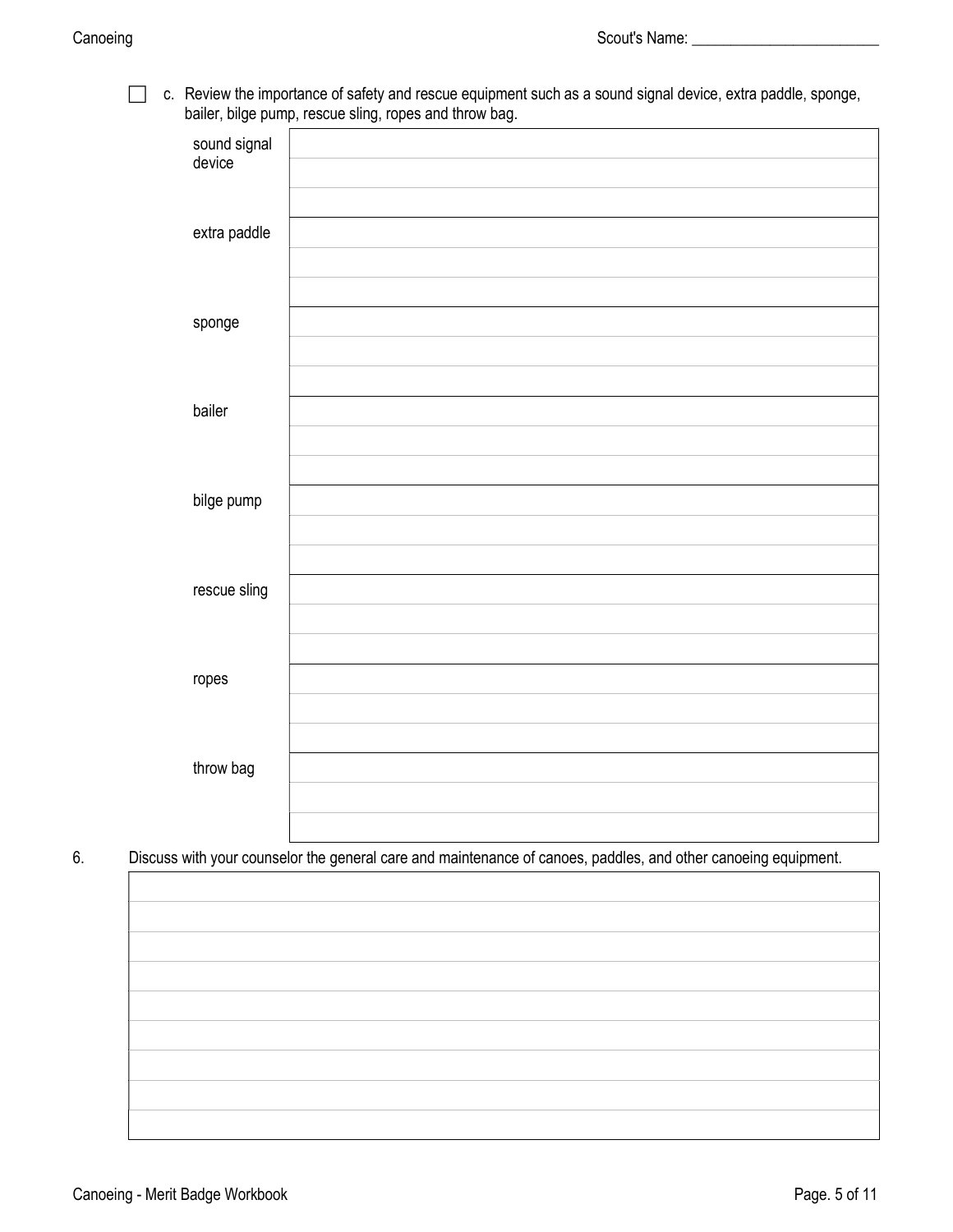- 7. Do the following:
	- a. Discuss what personal and group equipment would be appropriate for a canoe camping trip.

|        | Personal:                                                                         |
|--------|-----------------------------------------------------------------------------------|
|        |                                                                                   |
|        |                                                                                   |
|        |                                                                                   |
|        |                                                                                   |
|        |                                                                                   |
|        |                                                                                   |
|        |                                                                                   |
|        |                                                                                   |
| Group: |                                                                                   |
|        |                                                                                   |
|        |                                                                                   |
|        |                                                                                   |
|        |                                                                                   |
|        |                                                                                   |
|        |                                                                                   |
|        |                                                                                   |
|        |                                                                                   |
|        |                                                                                   |
|        |                                                                                   |
|        | Describe how personal and group equipment can be packed and protected from water. |
|        |                                                                                   |
|        |                                                                                   |
|        |                                                                                   |
|        |                                                                                   |
|        |                                                                                   |
|        |                                                                                   |
|        |                                                                                   |
|        |                                                                                   |
|        |                                                                                   |
|        |                                                                                   |
|        |                                                                                   |
|        |                                                                                   |

 c. Using appropriate knots, including a trucker's hitch, tautline hitch, and bowline, demonstrate how to secure a canoe to a vehicle or a trailer, or if these are not available, a rack on land.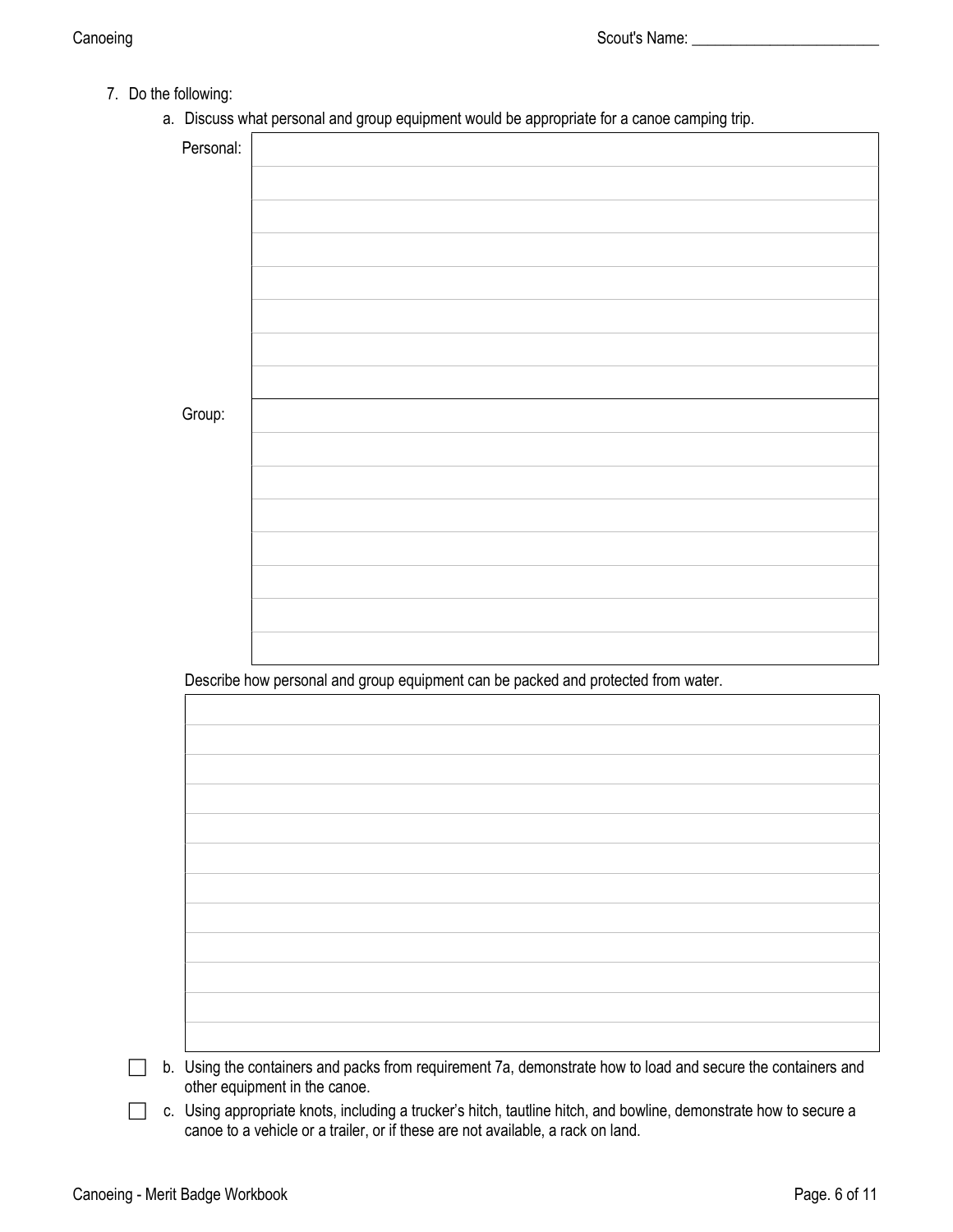- 8. With a companion, use a properly equipped canoe to demonstrate the following:
	- a. Safely carry and launch the canoe from a dock or shore (both, if possible).
	- $\Box$  b. Safely land the canoe on a dock or shore (both, if possible) and return it to its proper storage location.
	- $\Box$  c. Demonstrate kneeling and sitting positions in a canoe and explain the proper use for each position.
	- $\Box$  d. Change places while afloat in the canoe.
- 9. With a companion, use a properly equipped canoe to demonstrate the following:
	- $\Box$  a. In deep water, exit the canoe and get back in without capsizing.
	- b. Safely perform a controlled capsize of the canoe and demonstrate how staying with a capsized canoe will support both paddlers.
		- c. Swim, tow, or push a swamped canoe 50 feet to shallow water. In the shallow water, empty the swamped canoe and reenter it.
	- $\Box$  d. In deep water, rescue a swamped canoe and its paddlers by emptying the swamped canoe and helping the paddlers safely reenter their boat without capsizing.
- 10. With a companion, use a properly equipped canoe to demonstrate the following paddling strokes as both a bow and stern paddler:
	- a. Forward stroke
	- $\Box$  b. Backstroke
	- c. Draw
		- For stern paddling only:
	- d. J-stroke
	- e. Pushaway
		- f. Forward sweep
	- **g** Reverse sweep
	- h. Rudder-Stern pry-stroke
- 11. Using the strokes in requirement 10, and in an order determined by your counselor, use a properly equipped canoe to demonstrate the following tandem maneuvers while paddling on opposite sides and without changing sides. Each paddler must demonstrate these maneuvers in both the bow and stern and on opposite paddling sides:
	- $\Box$  a. Pivot or spin the canoe in either direction.
	- $\Box$  b. Move the canoe sideways or abeam in either direction.
	- $\Box$  c. Stop the canoe.
	- $\Box$  d. Move the canoe in a straight line for 50 yards.
- 12. Use a properly equipped canoe to demonstrate solo canoe handling:
	- $\Box$  a. Launch from shore or a pier (both, if possible).
	- b. Using a single-blade paddle and paddling only on one side, demonstrate proper form and use of the forward stroke, backstroke, draw stroke, pushaway stroke, forward sweep, reverse or back sweep, and J-stroke. Repeat while paddling on the other side.
	- c. Using a single-blade paddle and paddling only on one side, demonstrate proper form and use of a combination of a forward stroke, rudder stroke, and stern pry by canoeing to a target 50 yards away.
		- Repeat while paddling on the other side.
	- d. Make a proper landing at a dock or shore (both, if possible). Store canoe properly (with assistance, if needed).

When working on merit badges, Scouts and Scouters should be aware of some vital information in the current edition of the Guide to Advancement (BSA publication 33088).Important excerpts from that publication can be downloaded from http://usscouts.org/advance/docs/GTA-Excerpts-meritbadges.pdf.

You can download a complete copy of the Guide to Advancement from http://www.scouting.org/filestore/pdf/33088.pdf.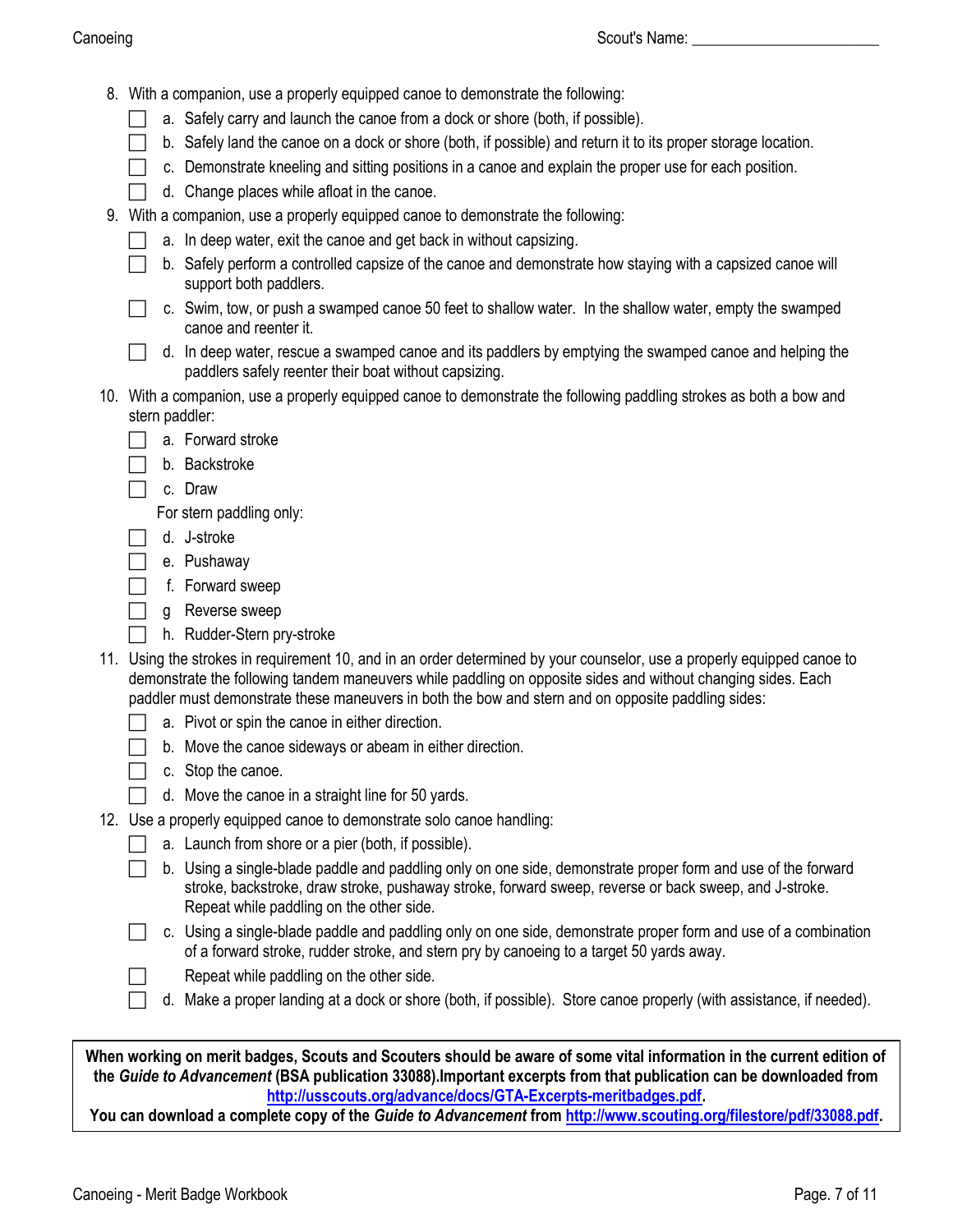# SAFETY AFLOAT Page 1 of 2

BSA groups shall use Safety Afloat for all boating activities. Adult leaders supervising activities afloat must have completed Safety Afloat training within the previous two years. Cub Scout activities afloat are limited to council or district events that do not include moving water or float trips (expeditions). Safety Afloat standards apply to the use of canoes, kayaks, rowboats, rafts, floating tubes, sailboats, motorboats (including waterskiing), and other small craft, but do not apply to transportation on large commercial vessels such as ferries and cruise ships. Parasailing (being towed airborne behind a boat using a parachute), kitesurfing (using a wakeboard towed by a kite), and recreational use of personal watercraft (small sit-on-top motorboats propelled by water jets) are not authorized BSA activities.

Safety Afloat training may be obtained from the BSA Online Learning Center at www.scouting.org, at council summer camps, and at other council and district training events. Confirmation of training is required on local and national tour permits for trips that involve boating. Additional guidance on appropriate skill levels and training resources is provided in the Aquatics Supervision guide available from council service centers.

# 1. Qualified Supervision

All activity afloat must be supervised by a mature and conscientious adult age 21 or older who understands and knowingly accepts responsibility for the wellbeing and safety of those in his or her care and who is trained in and committed to compliance with the nine points of BSA Safety Afloat. That supervisor must be skilled in the safe operation of the craft for the specific activity, knowledgeable in accident prevention, and prepared for emergency situations. If the adult with Safety Afloat training lacks the necessary boat operating and safety skills, then he or she may serve as the supervisor only if assisted by other adults, camp staff personnel, or professional tour guides who have the appropriate skills. Additional leadership is provided in ratios of one trained adult, staff member, or guide per 10 participants. For Cub Scouts, the leadership ratio is one trained adult, staff member, or guide per five participants. At least one leader must be trained in first aid including CPR. Any swimming done in conjunction with the activity afloat must be supervised in accordance with BSA Safe Swim Defense standards. It is strongly recommended that all units have at least one adult or older youth member currently trained in BSA Aquatics Supervision: Paddle Craft Safety to assist in the planning and conduct of all activities afloat.

# 2. Personal Health Review

A complete health history is required of all participants as evidence of fitness for boating activities. Forms for minors must be signed by a parent or legal guardian. Participants should be asked to relate any recent incidents of illness or injury just prior to the activity. Supervision and protection should be adjusted to anticipate any potential risks associated with individual health conditions. For significant health conditions, the adult supervisor should require an examination by a physician and consult with parent, guardian, or caregiver for appropriate precautions.

# 3. Swimming Ability

Operation of any boat on a float trip is limited to youth and adults who have completed the BSA swimmer classification test. Swimmers must complete the following test, which should be administered annually.

Jump feetfirst into water over the head in depth. Level off and swim 75 yards in a strong manner using one or more of the following strokes: sidestroke, breaststroke, trudgen, or crawl; then swim 25 yards using an easy, resting backstroke. The 100 yards must be completed in one swim without stops and must include at least one sharp turn. After completing the swim, rest by floating.

For activity afloat, those not classified as a swimmer are limited to multiperson craft during outings or float trips on calm water with little likelihood of capsizing or falling overboard. They may operate a fixed-seat rowboat or pedal boat accompanied by a buddy who is a swimmer. They may ride in a canoe or other paddle craft with an adult swimmer skilled in that craft as a buddy. They may ride as part of a group on a motorboat or sailboat operated by a skilled adult.

# 4. Life Jackets

Properly fitted U.S. Coast Guard–approved life jackets must be worn by all persons engaged in boating activity (rowing, canoeing, sailing, boardsailing, motorboating, waterskiing, rafting, tubing, and kayaking). Type III life jackets are recommended for general recreational use.

For vessels over 20 feet in length, life jackets need not be worn when participants are below deck or on deck when the qualified supervisor aboard the vessel determines that it is prudent to abide by less-restrictive state and federal regulations concerning the use and storage of life jackets, for example, when a cruising vessel with safety rails is at anchor. All participants not classified as swimmers must wear a life jacket when on deck underway.

Life jackets need not be worn when an activity falls under Safe Swim Defense guidelines—for example, when an inflated raft is used in a pool or when snorkeling from an anchored craft.

# 5. Buddy System

All participants in an activity afloat are paired as buddies who are always aware of each other's situation and prepared to sound an alarm and lend assistance immediately when needed. When several craft are used on a float trip, each boat on the water should have a "buddy boat." All buddy pairs must be accounted for at regular intervals during the activity and checked off the water by the qualified supervisor at the conclusion of the activity. Buddies either ride in the same boat or stay near each other in single-person craft.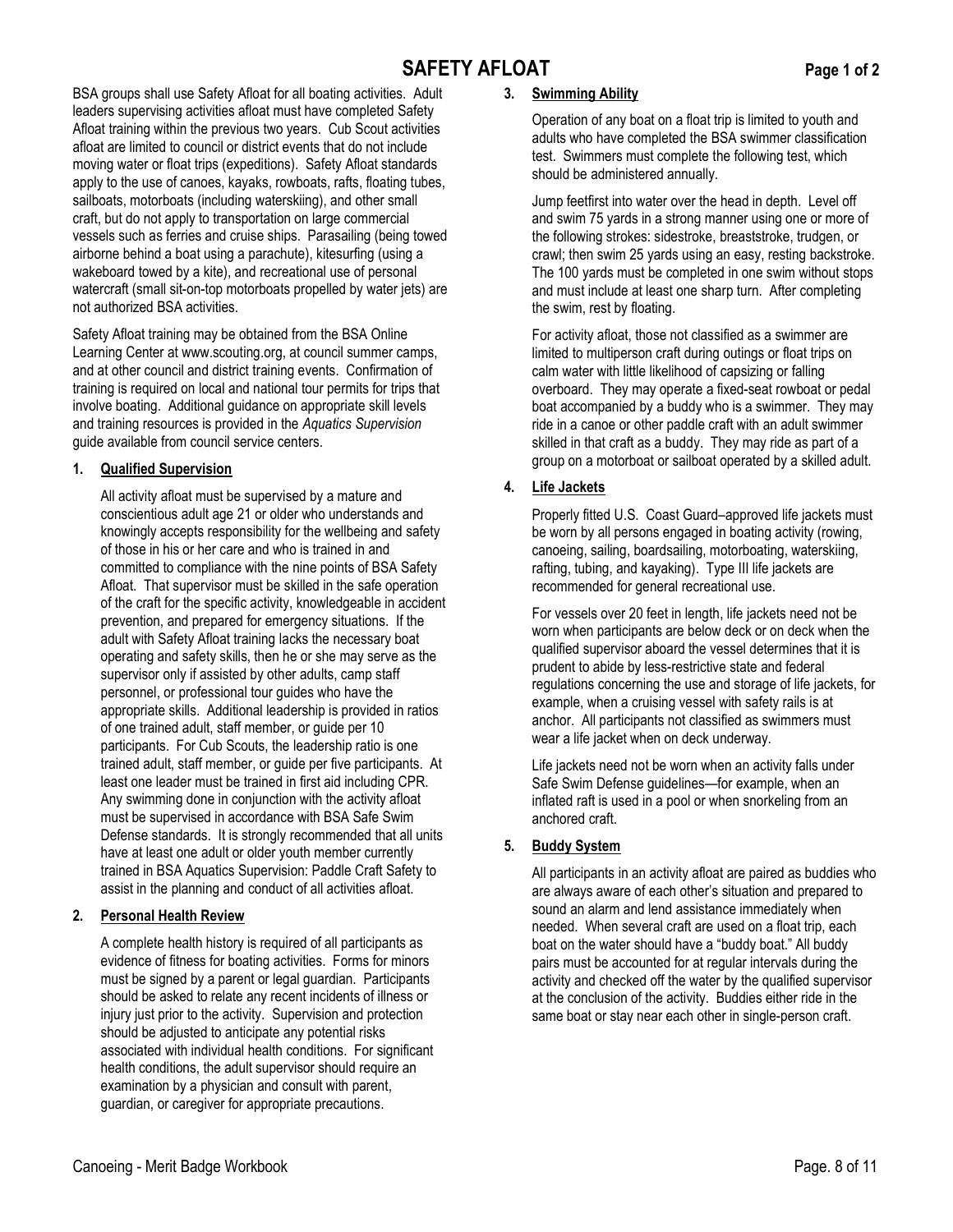# SAFETY AFLOAT Page 2 of 2

#### 6. Skill Proficiency

Everyone in an activity afloat must have sufficient knowledge and skill to participate safely. Passengers should know how their movement affects boat stability and have a basic understanding of self-rescue. Boat operators must meet government requirements, be able to maintain control of their craft, know how changes in the environment influence that control, and undertake activities only that are within their personal and group capabilities.

Content of training exercises should be appropriate for the age, size, and experience of the participants, and should cover basic skills on calm water of limited extent before proceeding to advanced skills involving current, waves, high winds, or extended distance. At a minimum, instructors for canoes and kayaks should be able to demonstrate the handling and rescue skills required for BSA Aquatics Supervision: Paddle Craft Safety. All instructors must have a least one assistant who can recognize and respond appropriately if the instructor's safety is compromised.

Anyone engaged in recreational boating using human powered craft on flatwater ponds or controlled lake areas free of conflicting activities should be instructed in basic safety procedures prior to launch, and allowed to proceed after they have demonstrated the ability to control the boat adequately to return to shore at will.

For recreational sailing, at least one person aboard should be able to demonstrate basic sailing proficiency (tacking, reaching, and running) sufficient to return the boat to the launch point. Extended cruising on a large sailboat requires either a professional captain or an adult with sufficient experience to qualify as a bareboat skipper.

Motorboats may be operated by youth, subject to state requirements, only when accompanied in the boat by an experienced leader or camp staff member who meets state requirements for motorboat operation. Extended cruising on a large power boat requires either a professional captain or an adult with similar qualifications.

Before a unit using human-powered craft controlled by youth embarks on a float trip or excursion that covers an extended distance or lasts longer than four hours, each participant should receive either a minimum of three hours training and supervised practice, or demonstrate proficiency in maneuvering the craft effectively over a 100-yard course and recovering from a capsize.

Unit trips on whitewater above Class II must be done with either a professional guide in each craft or after all participants have received American Canoe Association or equivalent training for the class of water and type of craft involved.

#### 7. Planning

Proper planning is necessary to ensure a safe, enjoyable exercise afloat. All plans should include a scheduled itinerary, notification of appropriate parties, communication arrangements, contingencies in case of foul weather or equipment failure, and emergency response options.

Preparation. Any boating activity requires access to the proper equipment and transportation of gear and participants to the site. Determine what state and local regulations are applicable. Get permission to use or cross private property. Determine whether personal resources will be used or whether outfitters will supply

equipment, food, and shuttle services. Lists of group and personal equipment and supplies must be compiled and checked. Even short trips require selecting a route, checking water levels, and determining alternative pull-out locations. Changes in water level, especially on moving water, may pose significant, variable safety concerns. Obtain current charts and information about the waterway and consult those who have traveled the route recently.

Float Plan. Complete the preparation by writing a detailed itinerary, or float plan, noting put-in and pullout locations and waypoints, along with the approximate time the group should arrive at each. Travel time should be estimated generously. Notification. File the float plan with parents, the local council office if traveling on running water, and local authorities if appropriate. Assign a member of the unit committee to alert authorities if prearranged check-ins are overdue. Make sure everyone is promptly notified when the trip is concluded.

Weather. Check the weather forecast just before setting out, and keep an alert weather eye. Anticipate changes and bring all craft ashore when rough weather threatens. Wait at least 30 minutes before resuming activities after the last incidence of thunder or lightning.

Contingencies. Planning must identify possible emergencies and other circumstances that could force a change of plans. Develop alternative plans for each situation. Identify local emergency resources such as EMS systems, sheriff's departments, or ranger stations. Check your primary communication system, and identify backups, such as the nearest residence to a campsite. Cell phones and radios may lose coverage, run out of power, or suffer water damage.

#### 8. Equipment

All craft must be suitable for the activity, be seaworthy, and float if capsized. All craft and equipment must meet regulatory standards, be properly sized, and be in good repair. Spares, repair materials, and emergency gear must be carried as appropriate. Life jackets and paddles must be sized to the participants. Properly designed and fitted helmets must be worn when running rapids rated above Class II. Emergency equipment such as throw bags, signal devices, flashlights, heat sources, first-aid kits, radios, and maps must be ready for use. Spare equipment, repair materials, extra food and water, and dry clothes should be appropriate for the activity. All gear should be stowed to prevent loss and water damage. For float trips with multiple craft, the number of craft should be sufficient to carry the party if a boat is disabled, and critical supplies should be divided among the craft.

#### 9. Discipline

Rules are effective only when followed. All participants should know, understand, and respect the rules and procedures for safe boating activities provided by Safety Afloat guidelines. Applicable rules should be discussed prior to the outing and reviewed for all participants near the boarding area just before the activity afloat begins. People are more likely to follow directions when they know the reasons for rules and procedures. Consistent, impartially applied rules supported by skill and good judgment provide stepping-stones to a safe, enjoyable outing.

For additional information on Safety Afloat, go to www.scouting.org/HealthandSafety/Aquatics/safety-afloat.aspx.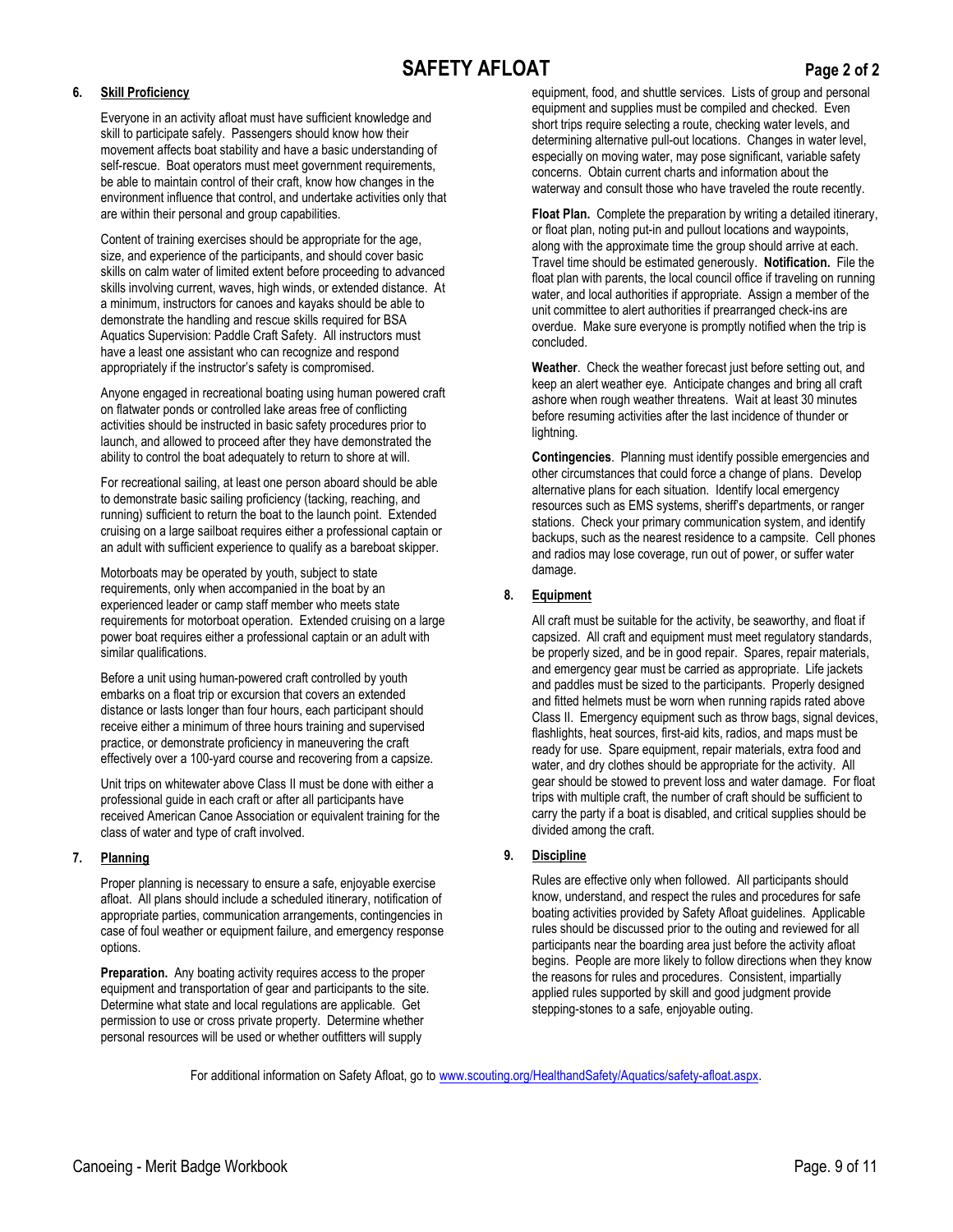# SAFE SWIM DEFENSE Page 1 of 2

BSA groups shall use Safe Swim Defense for all swimming activities. Adult leaders supervising a swimming activity must have completed Safe Swim Defense training within the previous two years. Safe Swim Defense standards apply at backyard, hotel, apartment, and public pools; at established waterfront swim areas such as beaches at state parks and U.S. Army Corps of Engineers lakes; and at all temporary swimming areas such as a lake, river, or ocean. Safe Swim Defense does not apply to boating or water activities such as waterskiing or swamped boat drills that are covered by Safety Afloat guidelines. Safe Swim Defense applies to other nonswimming activities whenever participants enter water over knee deep or when submersion is likely, for example, when fording a stream, seining for bait, or constructing a bridge as a pioneering project. Snorkeling in open water requires each participant to have demonstrated knowledge and skills equivalent to those for Snorkeling BSA in addition to following Safe Swim Defense. Scuba activities must be conducted in accordance with the BSA Scuba policy found in the Guide to Safe Scouting. Because of concerns with hyperventilation, competitive underwater swimming events are not permitted in Scouting.

Safe Swim Defense training may be obtained from the BSA Online Learning Center at olc.scouting.org, at council summer camps, and at other council and district training events. Confirmation of training is required on local and national tour permits for trips that involve swimming. Additional information on various swimming venues is provided in the Aquatics Supervision guide available from council service centers.

#### 1. Qualified Supervision

All swimming activity must be supervised by a mature and conscientious adult age 21 or older who understands and knowingly accepts responsibility for the well-being and safety of those in his or her care, and who is trained in and committed to compliance with the eight points of BSA Safe Swim Defense. It is strongly recommended that all units have at least one adult or older youth member currently trained in BSA Aquatics Supervision: Swimming and Water Rescue or BSA Lifeguard to assist in planning and conducting all swimming activities.

# 2. Personal Health Review

A complete health history is required of all participants as evidence of fitness for swimming activities. Forms for minors must be signed by a parent or legal guardian. Participants should be asked to relate any recent incidents of illness or injury just prior to the activity. Supervision and protection should be adjusted to anticipate any potential risks associated with individual health conditions. For significant health conditions, the adult supervisor should require an examination by a physician and consult with the parent, guardian, or caregiver for appropriate precautions.

# 3. Safe Area

All swimming areas must be carefully inspected and prepared for safety prior to each activity. Water depth, quality, temperature, movement, and clarity are important considerations. Hazards must be eliminated or isolated by conspicuous markings and discussed with participants.

Controlled Access: There must be safe areas for all participating ability groups to enter and leave the water. Swimming areas of appropriate depth must be defined for each ability group. The entire area must be within easy reach of designated rescue personnel. The area must be clear of boat traffic, surfing, or other nonswimming activities.

Bottom Conditions and Depth: The bottom must be clear of trees and debris. Abrupt changes in depth are not allowed in the nonswimmer area. Isolated underwater hazards should be marked with floats. Rescue personnel must be able to easily reach the bottom. Maximum recommended water depth in clear water is 12 feet. Maximum water depth in turbid water is 8 feet.

Visibility: Underwater swimming and diving are prohibited in turbid water. Turbid water exists when a swimmer treading water cannot see his feet. Swimming at night is allowed only in areas with water clarity and lighting sufficient for good visibility both above and below the surface.

Diving and Elevated Entry: Diving is permitted only into clear, unobstructed water from heights no greater than 40 inches. Water depth must be at least 7 feet. Bottom depth contours below diving boards and elevated surfaces require greater water depths and must conform to state regulations. Persons should not jump into water from heights greater than they are tall, and should jump only into water chest deep or greater with minimal risk from contact with the bottom. No elevated entry is permitted where the person must clear any obstacle, including land.

Water Temperature: Comfortable water temperature for swimming is near 80 degrees. Activity in water at 70 degrees or less should be of limited duration and closely monitored for negative effects of chilling.

Water Quality: Bodies of stagnant, foul water, areas with significant algae or foam, or areas polluted by livestock or waterfowl should be avoided. Comply with any signs posted by local health authorities. Swimming is not allowed in swimming pools with green, murky, or cloudy water.

Moving Water: Participants should be able to easily regain and maintain their footing in currents or waves. Areas with large waves, swiftly flowing currents, or moderate currents that flow toward the open sea or into areas of danger should be avoided.

Weather: Participants should be moved from the water to a position of safety whenever lightning or thunder threatens. Wait at least 30 minutes after the last lightning flash or thunder before leaving shelter. Take precautions to prevent sunburn, dehydration, and hypothermia.

Life Jacket Use: Swimming in clear water over 12 feet deep, in turbid water over 8 feet deep, or in flowing water may be allowed if all participants wear properly fitted, Coast Guard– approved life jackets and the supervisor determines that swimming with life jackets is safe under the circumstances.